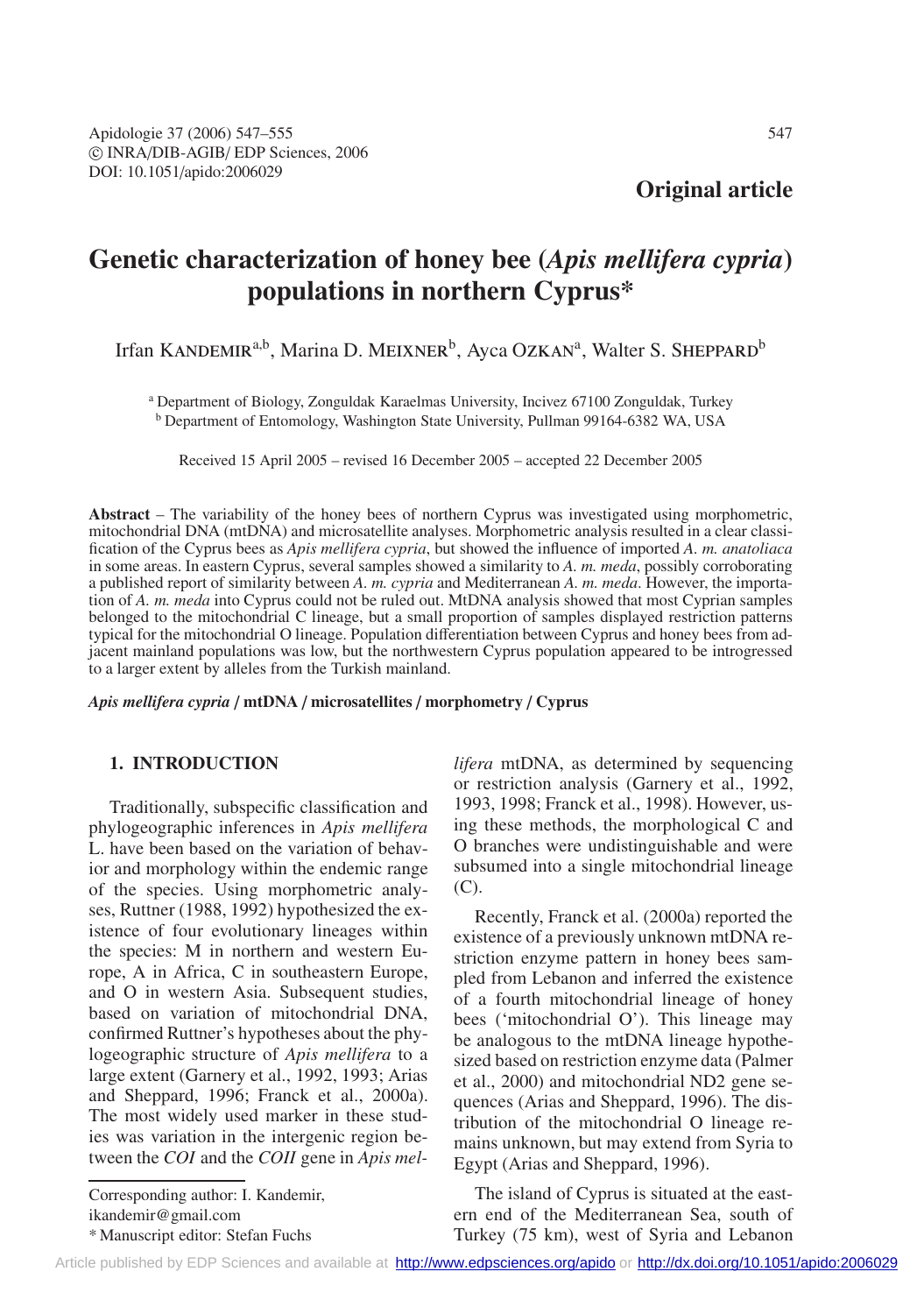

**Figure 1.** Map indicating sampling locations in Cyprus.

**Table I.** Sampling locations, geographical positions, and number of colonies sampled for this study.

| Location     |                          | <b>Geographical position</b> | # Colonies sampled | year       |
|--------------|--------------------------|------------------------------|--------------------|------------|
| 1-Omorfo     | $35^{\circ}12^{\prime}N$ | $32^{\circ}59'$ E            | 5                  | 2000       |
| $2-I.$ efke  | $35^{\circ}06'$ N        | $32^{\circ}51'$ E            | 4                  | 2000       |
| 3-Gaziveren  | $35^{\circ}11'$ N        | $33^{\circ}01'$ E            | 6                  | 2000       |
| 4-Kalecik    | $35^{\circ}20^{\prime}N$ | $34^{\circ}00'E$             | 3                  | 2000       |
| 5-Iskele     | $35^{\circ}16'$ N        | $33^{\circ}54' E$            | 3                  | 2000       |
| 6-Ardahan    | $35^{\circ}21'$ N        | $33^{\circ}52' E$            | 47                 | 2000, 2002 |
| 7-Yedikonuk  | $35^{\circ}24'$ N        | $34^{\circ}01'$ E            | 10                 | 2002       |
| 8-Taslica    | $35^{\circ}23^{\prime}N$ | $34^{\circ}04' E$            | 5                  | 2002       |
| 9-Kantara    | $35^{\circ}23^{\prime}N$ | $33^{\circ}53'$ E            | 3                  | 2002       |
| 10-Mersinlik | $35^{\circ}24'$ N        | $33^{\circ}55'$ E            | 4                  | 2002       |
| 11-Kaplica   | $35^{\circ}23'$ N        | $33^{\circ}54' E$            | 5                  | 2002       |
| 12-Girne     | $35^{\circ}19'$ N        | $33^{\circ}19'$ E            | 6                  | 2004       |

(105 km) and north of Egypt (380 km). The honey bees of Cyprus were described as a separate subspecies, *A. m. cypria*, by Pollman (1879) and shown by Ruttner (1988) to belong to the morphological O lineage of *Apis mellifera*. While other island populations and subspecies of honey bees in the Mediterranean have received more scientific interest (Crete: Ruttner, 1980; Sicily: Badino et al., 1985; Sinacori et al., 1998; Franck et al., 2000b; Malta: Sheppard et al., 1997; Balearics: De la Rúa et al., 2001, 2003), very little is known about the honey bee of Cyprus. The geographic location of Cyprus positions *A. m. cypria* in close proximity to subspecies to both the mitochondrial C and O lineages and the geographic region of transition between them. In this paper we report the results of an extensive morphometric and genetic analysis of the honey bees of Cyprus and compare their morphometric and genetic variability to that of neighboring subspecies.

# **2. MATERIALS AND METHODS**

#### **2.1. Collection of bee samples**

A total of 101 colonies were sampled from 12 locations in northern Cyprus in the years 2000 (40), 2002 (55), and 2004 (6) (Fig. 1, Tab. I). Samples were stored in 90% ethanol (2000, 2004) or in dry ice (2002).

# **2.2. Morphometric analysis**

A total of 18 colonies (3 from each location of the 2000 collection) were subjected to morphometric analysis. Between 11–15 worker bees per sample were dissected and measured for 39 morphometric characters according to methods of Ruttner et al.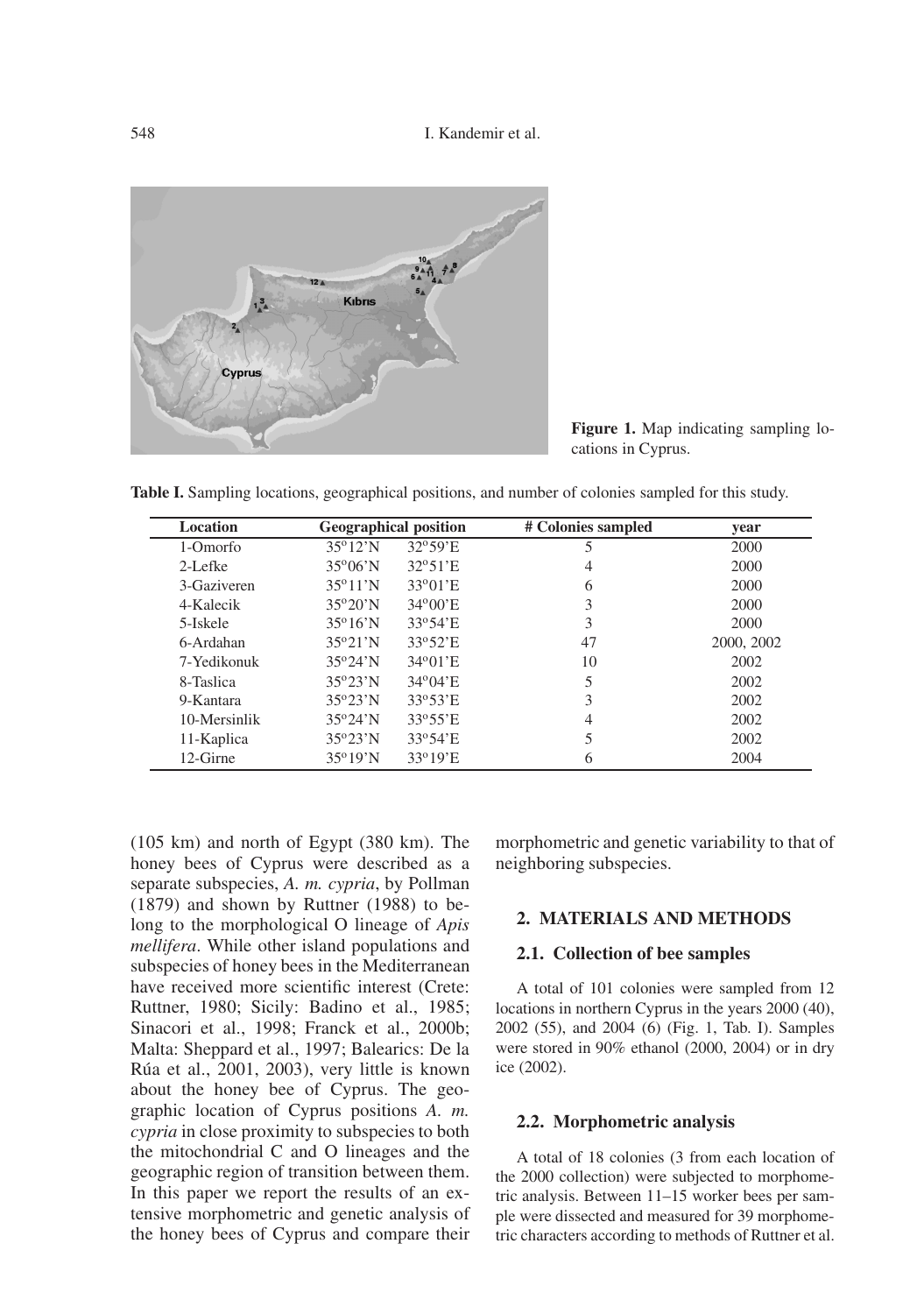(1978) and Ruttner (1988, 1992). Characters of pilosity and pigmentation were assessed with a stereomicroscope and an ocular micrometer. All other characters were measured with a CCD camera combined with a morphometric measurement program (Bee2,  $©$  Meixner, 2004). Reference data of honey bee subspecies of the eastern Mediterranean region were obtained from the database of the Institut für Bienenkunde, Oberursel. These included *A. m. carnica* (20 samples), *A. m. macedonica* (10), *A. m. cecropia* (10), *A. m. anatoliaca* (13), *A. m. syriaca* (9), *A. m. adami* (5), and *A. m. meda* (25). Reference data for *A. m. meda* came from samples of *A. m. meda* collected in Turkey and Syria (Ruttner, 1988; Ftayeh et al., 1994). Data were subjected to principal component analysis and discriminant analysis using the SPSS 12.0.1 statistical software.

# **2.3. Restriction and sequence analysis of mitochondrial DNA**

Total nucleic acids of one bee per sample were isolated with a modified phenol-chloroform extraction (Arias and Sheppard, 1996) or a modified CTAB extraction protocol (Doyle and Doyle, 1987). A mitochondrial fragment containing the intergenic region between the tRNAleu gene and the second subunit of the cytochrome oxidase gene was amplified using the primer pair E2-H2 (Garnery et al., 1993): E2: 5'-GGC AGA ATA AGT GCA TTG-3', H2: 5'-CAA TAT CAT TGA TGA CC-3'. The 25  $\mu$ L reaction mix consisted of 0.8  $\mu$ M of each primer, 0.2 mM of PCR Nucleotide mix (Boehringer Mannheim), 1.5 mM MgCl2 (Promega), 1X Reaction Buffer (Promega), 1 U *Taq* Polymerase (Promega) and 1 µL of template. The amplification cycle consisted of an initial denaturation step of 2 min at 92 ◦C, followed by 35 cycles of 30 s at 92  $°C$ , 30 s at 47 °C and 2 min at 63  $°C$ , followed by a final extension step of 10 min at 63  $°C$ . Five  $\mu$ L of the PCR products were run on a 1.5% agarose gel, stained with ethidium bromide and photographed under UV illumination. A  $20 \mu$ L aliquot of each positive reaction was digested with the restriction enzyme *Dra*I at 37 ◦C overnight. Restriction fragments were separated on 10% polyacrylamide gels, stained with ethidium bromide and photographed under UV illumination.

Among the samples expressing restriction profiles of the C and O mitochondrial lineages, we sequenced the *COI-COII* region of one sample and the NADH dehydrogenase subunit 2 gene of two samples each, using a cycle sequencing protocol (Craxton, 1991) and an ABI 377 automated sequencer. The *ND*2 sequences were aligned with corresponding published sequence data from other *Apis mellifera* subspecies (Arias and Sheppard, 1996) using Clustal X (Thompson et al., 1997). Phylogenetic analyses using both neighbor-joining and parsimony methods were performed with MEGA 3.1 (Kumar et al., 2004). Sequences were deposited in GenBank under the accession numbers AY618919–AY618921.

#### **2.4. Microsatellite analysis**

The samples were analyzed for nine microsatellite loci: A7, A24, A28, A88, A113, B124 (Estoup et al., 1995), Ap55, Ap66, and Ap81 (Garnery et al., unpubl. data). Amplifications were performed in  $10 \mu L$  reactions containing 1  $\mu L$  extracted DNA, 1X reaction buffer, 3 mM dNTPs, 0.001 mg BSA, 1– 4 mM of respective primers and 1.5 units *Taq* polymerase. Microsatellite primers were combined into two multiplex reactions with optimized concentrations of  $MgCl<sub>2</sub>: 1.2$  mM for A7, A113, Ap55 and Ap81; and 1.5 mM for loci A24, A28, A88, Ap66 and B124. The PCR reaction conditions were identical for all loci and consisted of 7 min at 95 ◦C, followed by 30 cycles of 95 °C (30 s), 54 °C (30 s), 72 °C (30 s), and a final 60 min cycle at 72 °C. Forward primers were fluorescent labeled and amplification products were separated on an ABI 3730 automatic sequencer. The resulting electropherograms were analyzed using GeneMapper Software (Applied Biosystems).

For analysis, the microsatellite data were combined with unpublished reference data from populations in Turkey ( $n = 47$ ), Syria ( $n = 22$ ) and Iran ( $n =$ 43). Exact tests for genetic structure and genetic differentiation between populations using unbiased estimates of Fst were calculated using the Genepop package version 3.4 (Raymond and Rousset, 1995). A neighbor-joining tree based on the microsatellite data and the chord distance of Cavalli-Sforza and Edwards was constructed using the Phylip program package (Felsenstein, 2005) with bootstrap values computed over 2000 replications.

#### **3. RESULTS**

#### **3.1. Morphometry**

In a principal component analysis based on three factors describing 38.8%, 11.9% and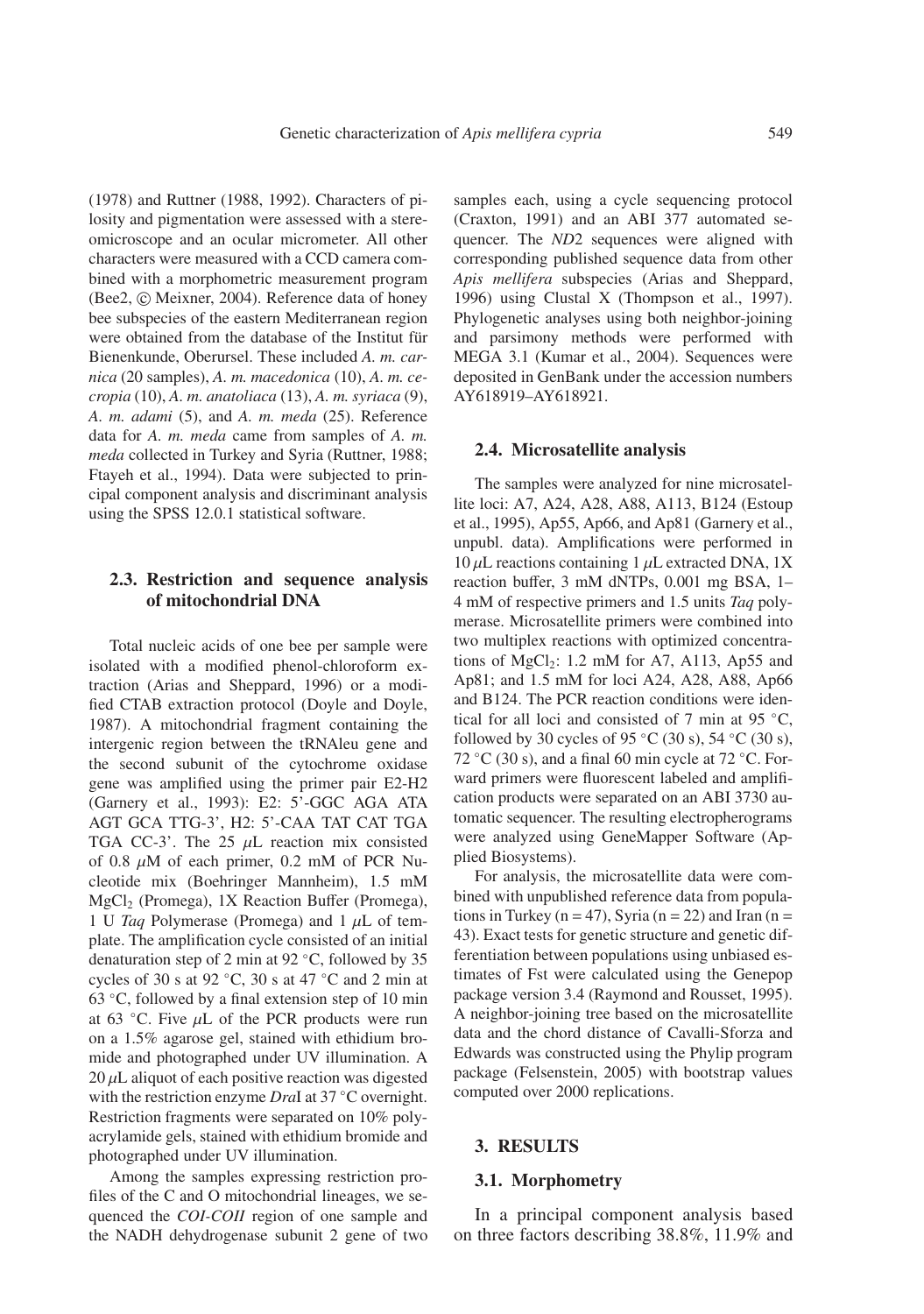

7.9% of the morphological variation, respectively, the Cyprus samples mainly fell within the range previously published for *A. m. cypria* within the morphological O lineage (Ruttner, 1988). Two samples occupied positions away from the *A. m. cypria* cluster and appeared to be associated with *A. m. anatoliaca*. No relationship with *A. m. carnica* or other subspecies of the morphological C lineage was observed (plot not shown). The allocation of our samples to reference data of *A. m. cypria*, *A. m. anatoliaca*, *A. m. meda*, or *A. m. syriaca* was examined further using discriminant analysis. In this analysis (Fig. 2), 11 of the samples were clearly identified as *A. m. cypria* with probability scores of  $P > 0.99$ , while four samples were assigned to *A. m. cypria* with scores of  $0.85 \ge P \ge 0.97$ . Two samples (both from the same location) were identified as *A. m. anatoliaca*, and one sample (from a collection site in the east of Cyprus) was assigned to *A. m. meda*.

#### **3.2. Mitochondrial DNA**

Restriction enzyme digestion of the mitochondrial fragment containing the intergenic region with *Dra*I resulted in two different patterns assignable to the C and O mitochondrial **Figure 2.** Discriminant analysis containing the samples from Cyprus and reference samples of subspecies belonging to the morphological O-branch. Xaxis: discriminant function 1, Y-axis: discriminant function 3. The ellipses of confidence (75%) for each group are included. The confidence ellipse of the new Cyprus samples was constructed excluding the three samples not classified as *A. m. cypria*.

lineages as described by Garnery et al. (1993) and Franck et al. (2000a). The majority (99 of 101) of our samples displayed the C2 mitochondrial haplotype previously reported from Italy, Greece and Iran (Garnery et al., 1993), and Turkey (Kandemir et al., 2006). Two samples from the eastern part of Cyprus displayed the O1b haplotype known to occur in honey bees of Lebanon (Franck et al., 2000a) and the western part of Syria (Meixner et al., unpubl. data).

Inclusion of mitochondrial ND2 sequence data from C2 or O1b haplotypes in the phylogenetic analyses of subspecies consistently clustered the C2 sample with subspecies from the C lineage branch. The O1b sample clustered with the bees sampled from Egypt and Syria, previously hypothesized to form a fourth mitochondrial lineage (Arias and Sheppard, 1996) (tree not shown).

#### **3.3. Microsatellite analysis**

Heterozygosity estimates of microsatellite loci in the Cyprus populations ranged from 0.286 (Ap81) to 0.857 (A113) with a mean across loci of  $0.553 \pm 0.26$  for northwestern Cyprus and  $0.554 \pm 0.22$  for northeastern Cyprus. All loci were in Hardy-Weinberg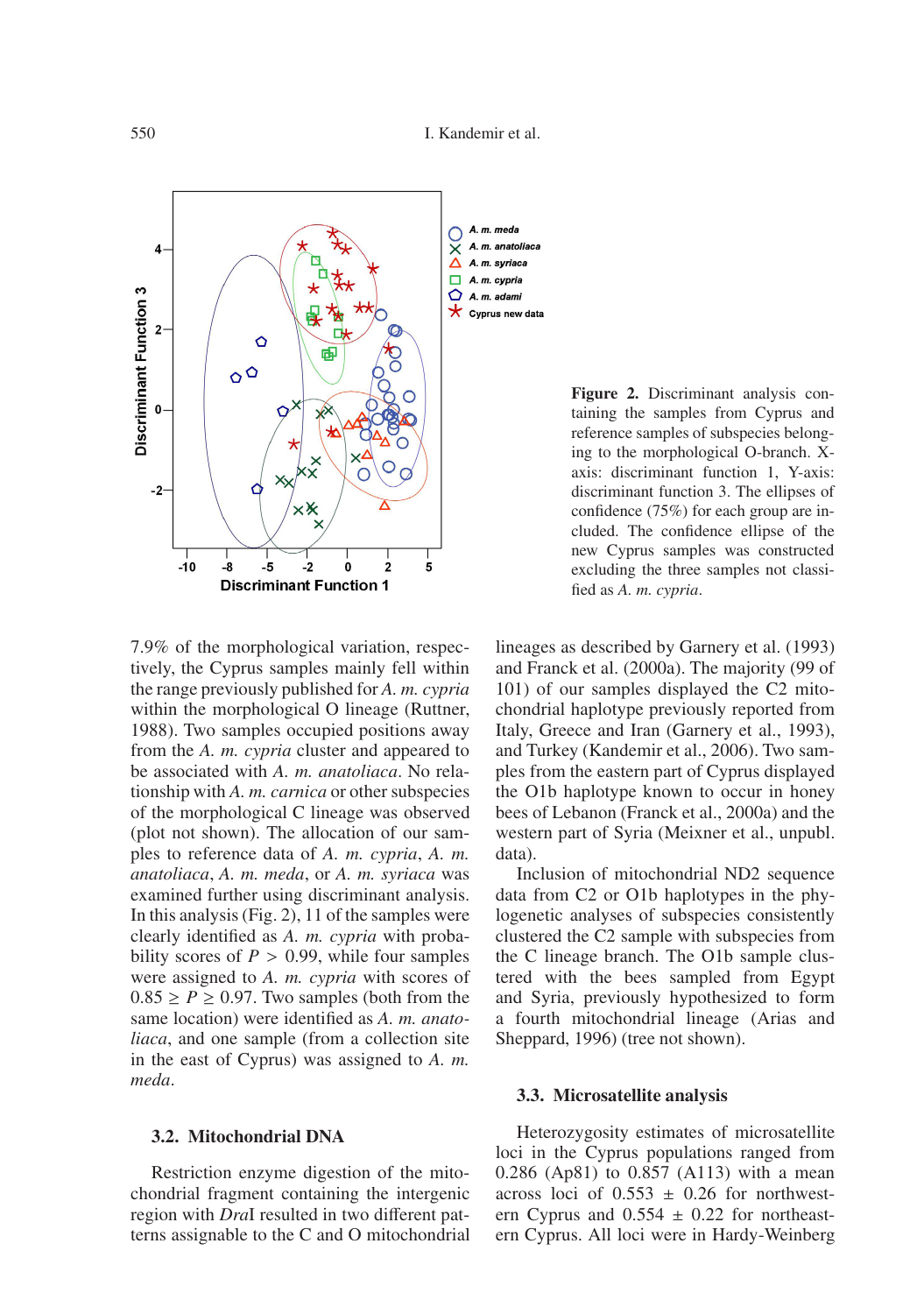equilibrium with respect to the populations studied. The number of alleles, the allele size range in bp and the expected and observed heterozygosities (H. exp. and H. obs.) and the allele frequencies for each individual locus are presented in Table II. The results of pairwise population comparisons using multilocus Fstatistics between the northwestern and northeastern Cyprus populations and the reference populations were low and ranged between 0.003 (northwestern Cyprus, Turkey) and 0.081 (northeastern Cyprus, Syria) (Tab. III).

The populations of northwestern and northeastern Cyprus showed significant differences in their microsatellite variability  $(P < 0.001)$ , Fisher exact test). When compared to surrounding mainland populations, the allelic distribution of the northwestern Cyprus population was not significantly different from the population of Turkey, but different from Syria and Iran (*P* < 0.001). The bees of eastern Cyprus differed significantly from all adjacent mainland honey bee populations (Turkey, Syria, Iran) ( $P < 0.001$ ).

A neighbor-joining tree based on the Cavalli-Sforza and Edwards chord distance resulted in low resolution between the populations from Iran and the branch combining the other groups from the Near East. Within this branch, the honey bee populations from Cyprus were incorporated into a subcluster with Syria (Fig. 3).

# **4. DISCUSSION**

Several different subspecies of honey bees belonging to two different evolutionary lineages (C and O) come together in the eastern Mediterranean and the Near East. Although these two evolutionary lineages are distinguishable by morphological methods, the delineation based on restriction analysis of mitochondrial DNA is incongruent and seemingly confusing. The honey bee subspecies of the entire Near East, including Turkey, *morphologically* belong to the O evolutionary lineage *sensu* Ruttner (1988). However, in the southern portion of this range a division between *mitochondrial* lineages C (*sensu* Garnery et al., 1993) and O (*sensu* Franck et al., 2000a) occurs further south and east. Thus, C mitochondrial haplotypes occur in many subspecies belonging to the O morphological lineage *sensu* Ruttner, including most of the honey bees of Turkey (Kandemir et al., 2006) and those that occur east into Iran and Central Asia at the eastern edge of the *Apis mellifera* range (unpublished data; Sheppard and Meixner, 2003). Further south, extending from southern Turkey (Kandemir et al., 2006) through Lebanon (Franck et al., 2000a), Syria and Egypt (Arias and Sheppard, 1996; unpubl. data), honey bee populations are characterized by haplotypes belonging to the (perhaps unfortunately named) mitochondrial lineage O (as described and named by Franck et al., 2000a).

Our results show that the contemporary honey bee population of (northern) Cyprus retain *A. m. cypria* characteristics as described by Ruttner (1988), although in some areas the influence of other subspecies, especially *A. m. anatoliaca*, can be detected. Beekeepers in Cyprus predominantly use primitive hives, but the use of modern equipment, migratory beekeeping and commercial pollination practices are increasing (Kandemir, 2003). The two Cyprian samples that were morphometrically classified as *A. m. anatoliaca* and the one with an intermediate score between *A. m. anatoliaca* and *A. m. cypria* all came from modern beekeeping operations involved in citrus pollination (located in northwestern Cyprus) and may reflect past or recent importation of *A. m. anatoliaca* queens. In contrast, three other samples with intermediate scores showed an affinity to *A. m. meda* and, together with the one sample classified as *A. m. meda*, originated from the eastern part of the island where traditional beekeeping in trunk hives is still predominant.

Mitochondrial analysis predominantly placed our Cyprus collection into the mitochondrial C lineage, but also showed a small proportion of restriction profiles characteristic for the mitochondrial O lineage. Whether this observation reflects a mixed ancestry of the Cyprus population or a more recent introduction of honey bees from the eastern shore of the Mediterranean is unknown. While O mitochondrial lineage haplotypes might be a remnant of the Pleistocene fauna of Cyprus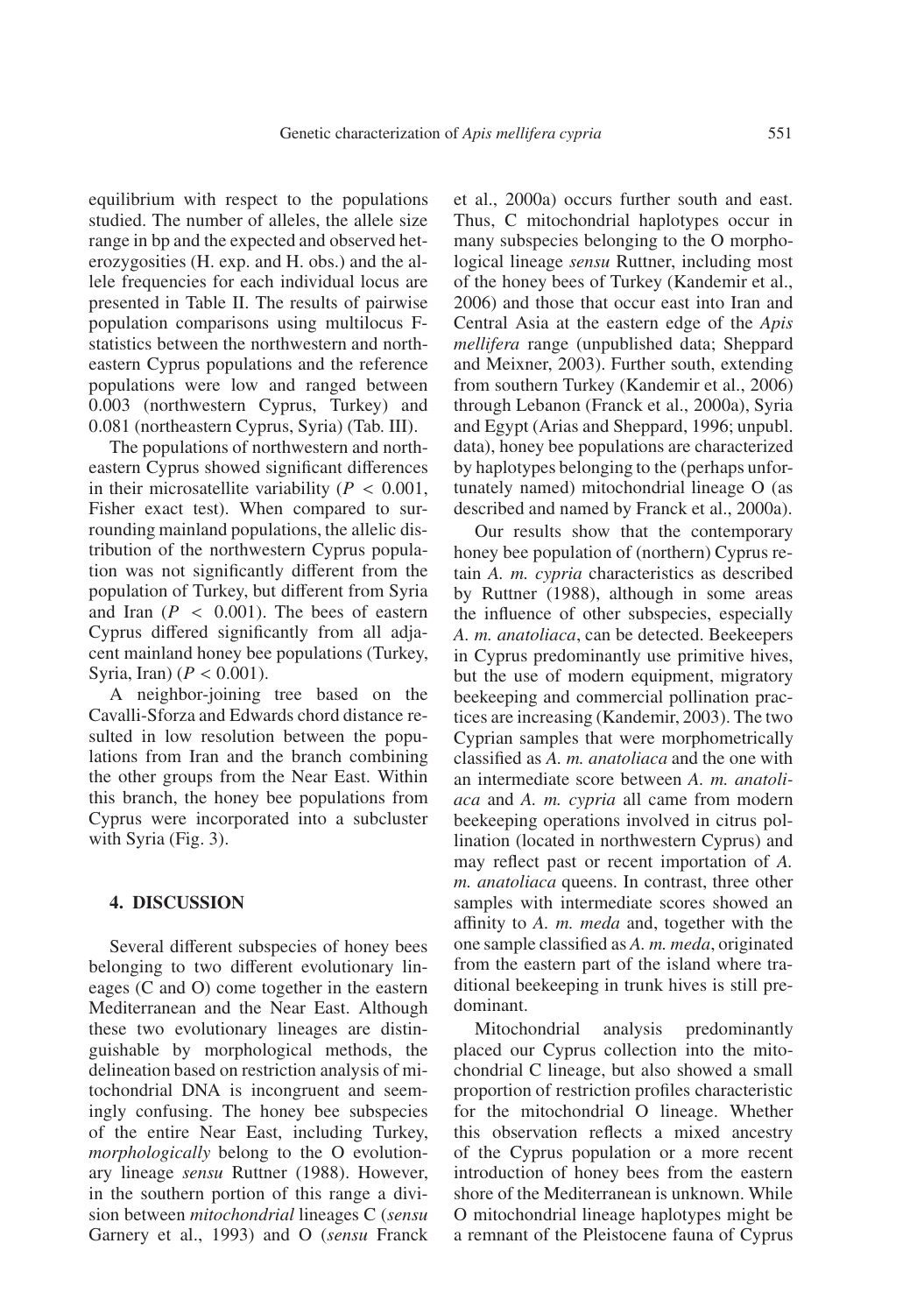| Regions in<br>northern | Genetic Parameters                                                                                      |                |                 |             |                 | Locus          |             |                    |             |                 |
|------------------------|---------------------------------------------------------------------------------------------------------|----------------|-----------------|-------------|-----------------|----------------|-------------|--------------------|-------------|-----------------|
| Cyprus                 |                                                                                                         | $\overline{A}$ | $\lambda$ 24    | A28         | A88             | Ap66           | <b>B124</b> | $\overline{A}$ 113 | Ap55        | $\Delta$ p $81$ |
|                        | le size<br>Sampl                                                                                        | $\overline{4}$ | $\overline{20}$ |             | $\overline{17}$ | $\overline{6}$ |             | $\overline{4}$     | 14          | $\overline{4}$  |
|                        | size range (bp)<br>Allele size range (b <sub>)</sub><br>Number of alleles<br>H exp.<br>H n.b.<br>H obs. | $87 - 155$     | 94-106          | $127 - 139$ | 130-148         | $85 - 135$     | $212 - 230$ | $216 - 237$        | 153–177     | 135-139         |
|                        |                                                                                                         | $\overline{4}$ |                 |             |                 |                |             |                    |             |                 |
| Northwest              |                                                                                                         | 0.9158         | 0.6592          | 0.3460      | 0.6107          | 0.7            | 0.7284      | 0.8393             | 0.6224      | 0.2526          |
|                        |                                                                                                         | 0.9497         | 0.6791          | 0.3565      | 0.6292          | 0.722          | 0.7504      | 0.8704             | 0.6455      | 0.2619          |
|                        |                                                                                                         | 0.7143         | 0.6471          | 0.4118      | 0.6471          | 0.563          | 0.7647      | 0.8571             | 0.6429      | 0.2857          |
|                        |                                                                                                         | 69             | 74              | 72          | 74              | 71             | 75          | 58                 | 54          | $\mathcal{A}$   |
|                        | size range (bp)                                                                                         | 78-159         | 94-106          | $101 - 139$ | $133 - 145$     | $93 - 137$     | 218-238     | $210 - 237$        | $171 - 185$ | $125 - 145$     |
|                        |                                                                                                         | 29             |                 |             |                 |                |             |                    |             |                 |
| Northeast              | Sample size<br>Allele size range (b <sub>)</sub><br>Number of alleles<br>H n.b.<br>H n.b.               | 0.8951         | 0.7218          | 0.3440      | 0.6179          | 0.566          | 0.5189      | 0.8353             | 0.5485      | 0.2834          |
|                        |                                                                                                         | 0.9016         | 0.7267          | 0.3464      | 0.6221          | 0.570          | 0.5224      | 0.8426             | 0.5537      | 0.2857          |
|                        | H obs.                                                                                                  | 0.7826         | 0.7432          | 0.3750      | 0.7838          | 0.549          | 0.5733      | 0.7414             | 0.5185      | 0.1406          |

Table II. Genetic parameters: sample size, allele size range, number of alleles, expected heterozygosity (H. exp.), expected heterozygosity unbiased estimate (H. n.b.), and observed heterozygosity (H. obs.) (Nei, 1978) of

# 552 I. Kandemir et al.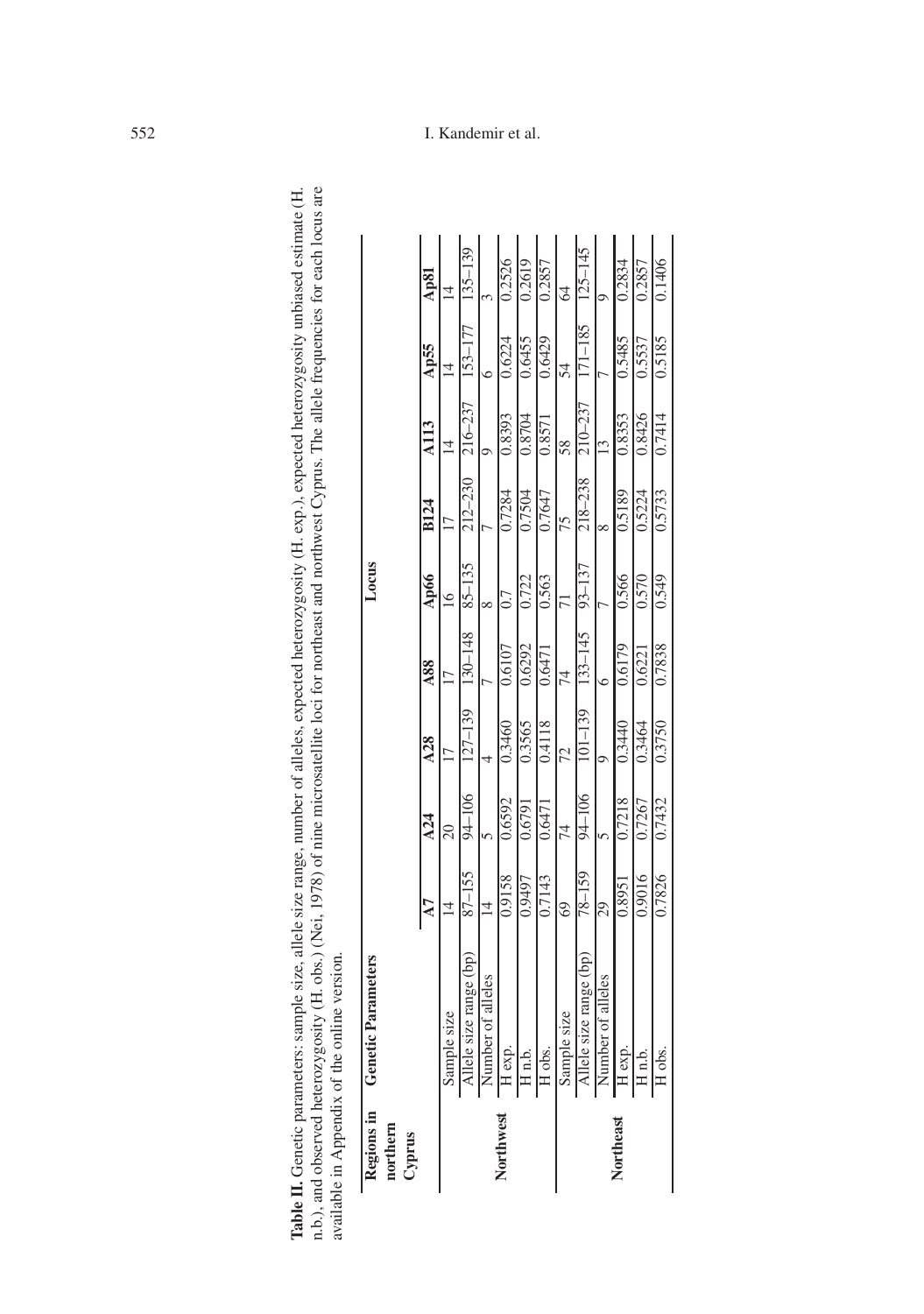**Table III.** Fst results from Genepop.

|                         | <b>Northwest</b><br><b>Cyprus</b> | <b>Northeast</b><br><b>Cyprus</b> |
|-------------------------|-----------------------------------|-----------------------------------|
| <b>Northeast Cyprus</b> | 0.018                             |                                   |
| Iran                    | 0.021                             | 0.048                             |
| <b>Turkey</b>           | 0.003                             | 0.050                             |
| <b>Syria</b>            | 0.069                             | 0.081                             |



**Figure 3.** Neighbor-joining tree based on the Cavalli-Sforza and Edwards chord distance between populations (based on nine microsatellite loci). Bootstrap values are based on 2000 replications.

that contained African elements such as dwarf hippos and elephants (Schüle, 1993), it is more likely that the presence of these O lineage colonies in Cyprus resulted from more recent human-mediated introductions. For example, it is known that extensive importations of honey bee queens were made from present day Syria and Lebanon to Cyprus in the 19th century (Strange, 2001).

In contrast to the high differentiation observed using mitochondrial markers, microsatellite analysis indicated a relatively low level of differentiation among the Near Eastern populations studied, irrespective of their assignment to mitochondrial lineages C or O. While overall Fst values between Cyprus and all reference populations were low, the honey bee population of northwestern Cyprus was introgressed to a larger extent by microsatellite alleles from Turkey, suggesting the role of queen importation from the Turkish mainland. Thus, while our results confirm the distinctness of *A. m. cypria* as island subspecies of Cyprus, they also show that importation of bees from adjacent mainland areas may become a threat to its conservation in the future.

# **ACKNOWLEDGEMENTS**

This project was partially supported by USDA-IFAFS grant 2001-52103-11417 to WSS, and ZKU-2003-13-06-04, TUBITAK-TBAG 2403 grants and TUBITAK-BAYG 2219 scholarship to IK. We gratefully acknowledge the Institut für Bienenkunde in Oberursel, Germany, for use of morphometric reference data. We thank Stefan Fuchs, Lionel Garnery and three anonymous reviewers for comments on earlier versions of the manuscript.

**Résumé** – **Caractérisation génétique des populations d'abeilles domestiques (***Apis mellifera cypria***) à Chypre.** L'île méditerranéenne de Chypre possède sa propre sous-espèce d'abeille domestique, *Apis mellifera cypria* Pollmann 1879, mais on connaît peu de choses concernant sa variabilité génétique et ses relations avec les sous-espèces voisines. De par la position géographique de Chypre, *A. m. cypria* avoisine directement les sous-espèces des lignées mitochondriales C et O. Nous avons étudié la variabilité des abeilles de Chypre par les méthodes morphométriques et par des analyses de l'ADN mitochondrial et des microsatellites. Au total 101 échantillons ont été prélevés dans 12 localités du nord de Chypre ; 18 d'entre eux ont fait l'objet d'une analyse morphométrique. Les mesures de 39 caractères ont été analysées par les méthodes de statistique multivariées. Des échantillons de référence provenant des régions continentales voisines ont également été analysés. Un fragment mitochondrial contenant la région intergénique entre le gène ARNtleu et la seconde sous-unité du gène de la cytochrome oxydase a été amplifié et digéré par l'enzyme de restriction *DraI*. Le fragment contenant la région intergénique et un fragment contenant l'ARNt pour l'isoleucine et une partie du Gène mitochondrial ND2 ont été séquencés pour deux échantillons représentant chacun des haplotypes observés dans l'analyse de restriction. Pour l'analyse de la variabilité des microsatellites neuf locus différents ont été amplifiés avec des amorces marquées par une substance fluorescente et analysés dans un séquenceur automatique.

L'analyse morphométrique a nettement classé les abeilles de Chypre comme étant *A*. *m*. *cypria*, mais a montré également l'influence dans certaines régions des importations d'*A*. *m*. *macedonica*. Dans la partie orientale de Chypre plusieurs échantillons présentaient des similitudes avec *A. m. meda* et là non plus l'importation d'*A. m. meda* à Chypre n'a pu être écartée. Les analyses de restriction comme celles de la séquence de l'ADNmt ont montré que la plupart des échantillons chypriotes appartenaient à la lignée mitochondriale C, mais une petite proportion d'échantillons présentait des profils de restriction typiques de la lignée mitochondriale O. D'après la fréquence allélique des microsatellites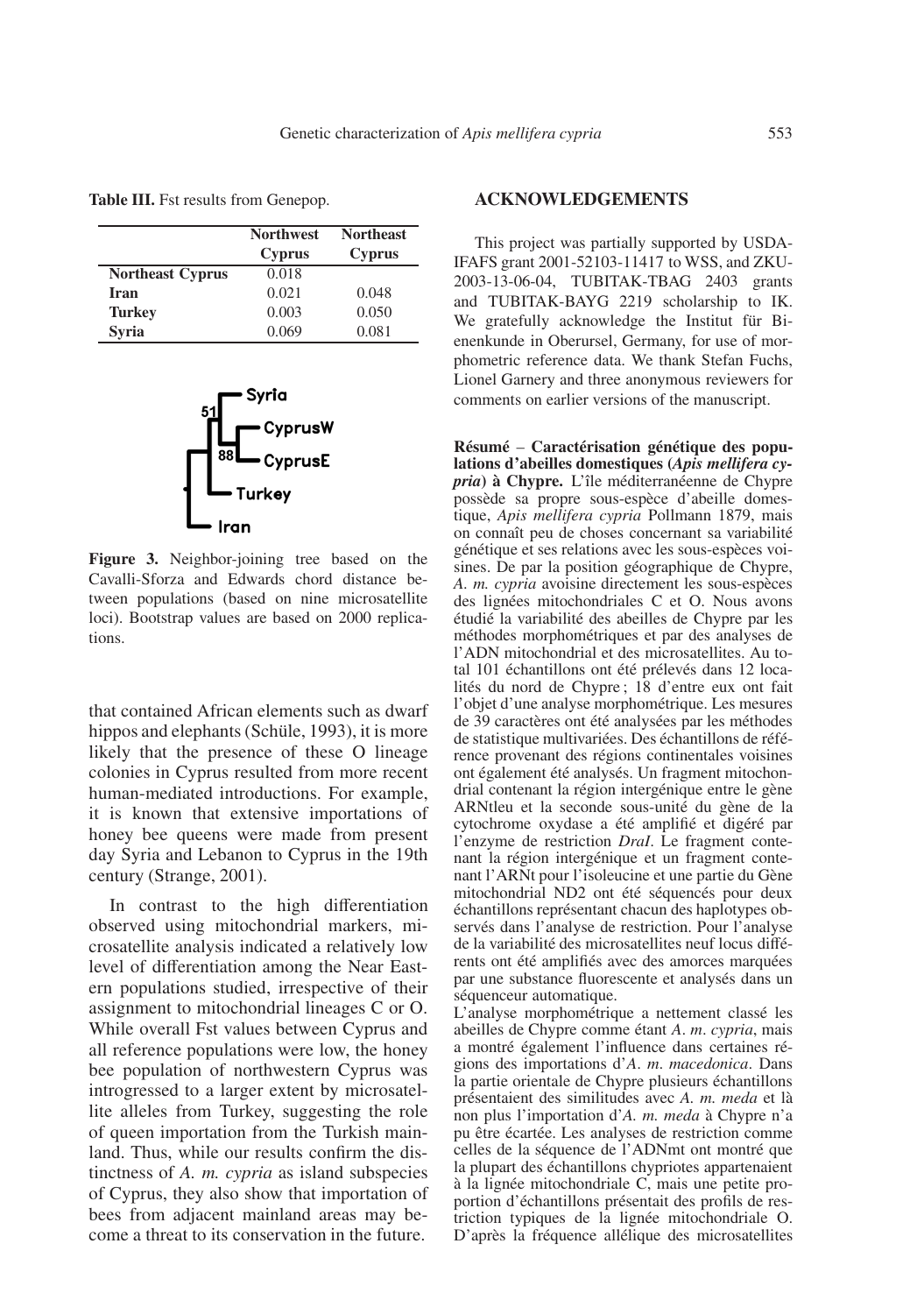la différenciation entre les échantillons chypriotes et les populations voisines du continent était faible. La population du nord-ouest de Chypre semble avoir subi une large introgression par des allèles venant du continent turque. Ainsi, alors que nos résultats confirment la particularité d'*A. m. cypria* comme sous-espèce de l'île de Chypre, ils montrent aussi que l'importation d'abeilles du continent voisin peut devenir une menace pour sa conservation à l'avenir.

#### *Apis mellifera cypria* / **ADNmt** / **microsatellite** / **morphométrie** / **Chypre**

**Zusammenfassung** – **Genetische Charakterisierung von Populationen der Honigbiene in Nordzypern (***Apis mellifera cypria***).** Die Mittelmeerinsel Zypern besitzt ihre eigene Unterart der Honigbiene, *Apis mellifera cypria* Pollmann 1879, aber bisher ist noch wenig über ihre genetische Variabilität und ihre Beziehungen zu benachbarten Unterarten bekannt. Bedingt durch die geographische Lage Zyperns ist *A. m. cypria* sowohl zu Unterarten der mitochodrialen C als auch der O Linie direkt benachbart. Wir untersuchten die Variabilität von *A. m. cypria* sowohl mit morphometrischen Methoden als auch mit Analysen der mitochondrialen DNA und von neun Mikrosatellitenloci. Insgesamt wurden 101 Proben an 12 Orten in Nordzypern gesammelt, wovon 18 einer morphometrischen Analyse unterzogen wurden. Es wurden 39 morphometrische Merkmale gemessen und mit multivariaten statistischen Methoden analysiert, wobei Referenzproben von umliegenden Festlandspopulationen einbezogen wurden. Ein mitochondriales Fragment, das die nichtkodierende Region zwischen dem tRNAleu Gen und dem CytochromoxidaseII Gen enthält, wurde amplifiziert und mit dem Restriktionsenzym *Dra*I verdaut. Für jeweils zwei Proben mit den im Restriktionsversuch beobachteten verschiedenen Haplotypen wurde das Fragment mit der nichtkodierenden Region sowie ein Fragment das die tRNAileu sowie einen Teil des mitochondrialen ND2 Gens enthält, sequenziert. Für die Untersuchung der Mikrosatellitenvariabilität wurden neun verschiedenen Loci mit Fluoreszenzfarbstoff markierten Primern amplifiziert und in einem automatischen Sequenzierer analysiert.

Die morphomterische Analyse ergab eine eindeutige Zuordnung der Proben aus Zypern zu *A. m. cypria*, aber in einigen Gegenden war auch ein Einfluss von importierter *A. m. anatoliaca* deutlich. Im östlichen Zypern zeigten einige Proben Ähnlichkeit mit *A. m. meda*, aber auch hier kann ein Import von *A. m. meda* nach Zypern nicht ausgeschlossen werden. Sowohl Restriktions- als auch Sequenzanalyse der mtDNA ergaben, dass die meisten zyprischen Proben zur mitochondrialen C Linie gehören, jedoch wies ein kleiner Prozentsatz der Proben typische Haplotypen der O Linie auf. Auf der Basis der Allelfrequenzen der Mikrosatelliten war die Differenzierung zwischen den Proben aus Zypern und den benachbarten Festlandspopulationen gering, jedoch erschien die Population aus Nordwestzypern stärker von Allelen des türkischen Festlands beeinflusst. Damit bestätigen unsere Ergebnisse zwar die Besonderheit von *A. m. cypria* als Unterart der Insel Zypern, sie zeigen aber auch, dass Importe von Bienen vom benachbarten Festland eine potentielle Bedrohung für die Erhaltung dieser Biene darstellen.

#### *Apis mellifera cypria* / **mtDNA** / **Morphometrie** / **Zypern** / **Mikrosatelliten**

# **REFERENCES**

- Arias M.C., Sheppard W.S. (1996) Molecular phylogenetics of honey bee subspecies (*Apis mellifera* L.) inferred from mitochondrial DNA sequence, Mol. Phyl. Evol. 5, 557–566.
- Badino G., Celebrano G., Manino A., Longo S. (1985) Enzyme polymorphism in the Sicilian honeybee, Experientia 41, 752–754.
- Bee2 Morphometric Software  $\odot$  1997–2005, A. Meixner and M.D., Frankfurt, Germany.
- Craxton M. (1991) Linear amplification sequencing: A powerful method for sequencing DNA, Methods 3, 20–24.
- De la Rúa P., Galian J., Serrano J., Moritz R.F.A. (2001) Molecular characterization and population structure of the honeybees from the Balearic islands (Spain), Apidologie 32, 417–427.
- De la Rúa P., Galian J., Serrano J., Moritz R.F.A. (2003) Genetic structure of Balearıc honeybee populations based on microsatellite polymorphism, Genet. Sel. Evol. 35, 339–350.
- Doyle J.J., Doyle L.L. (1987) A rapid DNA isolation procedure for small quantities of fresh leaf tissue, Phytochem. Bull. 19, 11–15.
- Estoup A., Garnery L., Solignac M., Cornuet J.-M. (1995) Microsatellite variation in honey bee (*Apis mellifera* L.) populations: hierarchical genetic structure and test of the infinite allele and stepwise mutation models, Genetics 140, 679–695.
- Felsenstein J. (2005) Phylip (Phylogeny Interference Package) version 3.6, Distributed by the author, Department of Genome Sciences, University of Washington, Seattle, USA. http://evolution.genetics.washington.edu/phylip.html (accessed on 13 April 2006).
- Franck P., Garnery L., Solignac M., Cornuet J.-M. (1998) The origin of west European subspecies of honey bees (*Apis mellifera*): New insights from microsatellite and mitochondrial data, Evolution 52, 1119–1134.